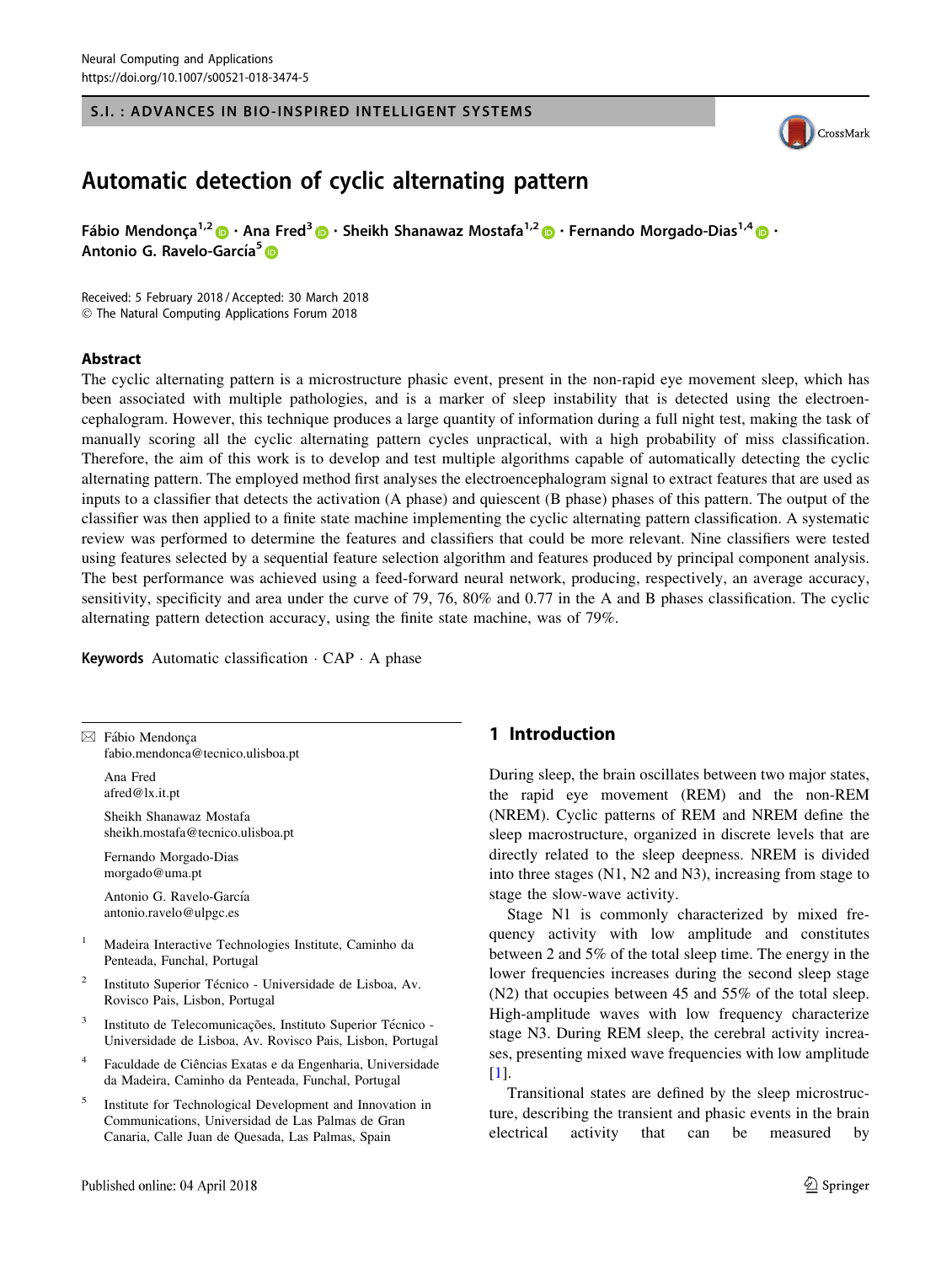electroencephalography. This imaging technique belongs to the electrobiological measurements group, and the electroencephalogram (EEG) is one of the most commonly used techniques in this field. EEG is registered, at the surface of the scalp, using metal electrodes and conductive media [\[2](#page-9-0)]. The most common scalp electrodes distribution is the 10–20 electrode placement standardization [\[3](#page-9-0)].

A relevant microstructure phasic event, defined in the NREM sleep, is the cyclic alternating pattern (CAP), characterized by cycles of an activation (A phase) phase followed by a quiescent (B phase) phase. Each phase duration can vary between 2 and 60 s [[4\]](#page-9-0). A non-CAP period occurs when the duration of the phases is higher or lower than the specified one and a CAP sequence is a succession of two or more CAP cycles. The mean duration of a CAP sequence, in healthy adults, is estimated to be 2 min and 33 s, composing in average to 5.6 CAP cycles, having each cycle a mean duration of  $26.9 \pm 4.1$  s [\[5](#page-9-0)].

Three subtypes, A1, A2 and A3, were defined according to the A phase characteristics, increasing the energy, in the alpha or beta bands from subtypes A1–A3 [\[6](#page-9-0)]. The EEG monopolar derivations, C4-A1 or C3-A2, are often used for CAP analysis, and the sigma band is introduced. Therefore, the EEG power spectrum is subdivided into five bands, delta (0.5–4 Hz), theta (4–8 Hz), alpha (8–12 Hz), sigma (12–15 Hz) and beta (15–30 Hz) [[7\]](#page-9-0). A detailed analysis of CAP origin and its significance was produced by Terzano and Parrino [\[8](#page-9-0)]. An example of a B phase and the three subtypes of the A phase is presented in Fig. 1.

Studies have indicated that CAP is a relevant process to generate, consolidate and disrupt the sleep macrostructure [\[9](#page-9-0)]. The CAP rate is defined by the ratio of the total CAP time, in NREM sleep, to total NREM sleep time. When sleep is disturbed, by induced vigilance instability, the CAP rate increases. Hence, there is a temporal relation between autonomic functions, behavioural activities and CAP [\[10](#page-9-0)]. A poorer sleep quality is related to higher values of CAP rate; therefore, CAP is the EEG marker of sleep instability [[11\]](#page-9-0) and measures the effort of the brain to maintain sleep [[12\]](#page-9-0). CAP cycles have been associated with sleep apnea [[13\]](#page-9-0), bruxism [\[14](#page-9-0)], insomnia [[12](#page-9-0), [15\]](#page-9-0), periodic limb movements [[12,](#page-9-0) [16](#page-9-0)], restless leg syndrome [\[17](#page-9-0)], idiopathic generalized epilepsy [\[18](#page-9-0)] and nocturnal frontal lobe epilepsy [\[17](#page-9-0)]. Therefore, scoring CAP is significant for characterization and diagnosis of such pathologies.

A large quantity of information is produced during a full night of EEG sleep, making the task of manually scoring all the CAP cycles unpractical, with a high probability of miss classification. Consequently, the specialist agreement, analysing the same EEG results, is in the 69–78% range [\[19](#page-9-0)] and automatic CAP detection algorithms have been proposed to address this issue.



Fig. 1 Example of CAP phases, a B phase, b A1 subtype, c A2 subtype and d A3 subtype. From a to c, it is possible to detect the increase in rapid activities, and from a to any of the A phase subtypes (b–d), an increase in the signal amplitude variation occurs

Therefore, the objective of this work is to analyse multiple classifiers, proposing algorithms for possible implementation, making an expansion of the previous work [\[20](#page-9-0)] where linear discriminant analysis (LDA) was analysed for the CAP phases classification.

The paper is organized as follows: related work is analysed in Sect. [2](#page-2-0); employed methods are discussed in Sect. [3](#page-2-0); algorithm's performance is examined in Sect. [4](#page-4-0); Sect. [5](#page-7-0) presents the comparison of the produced results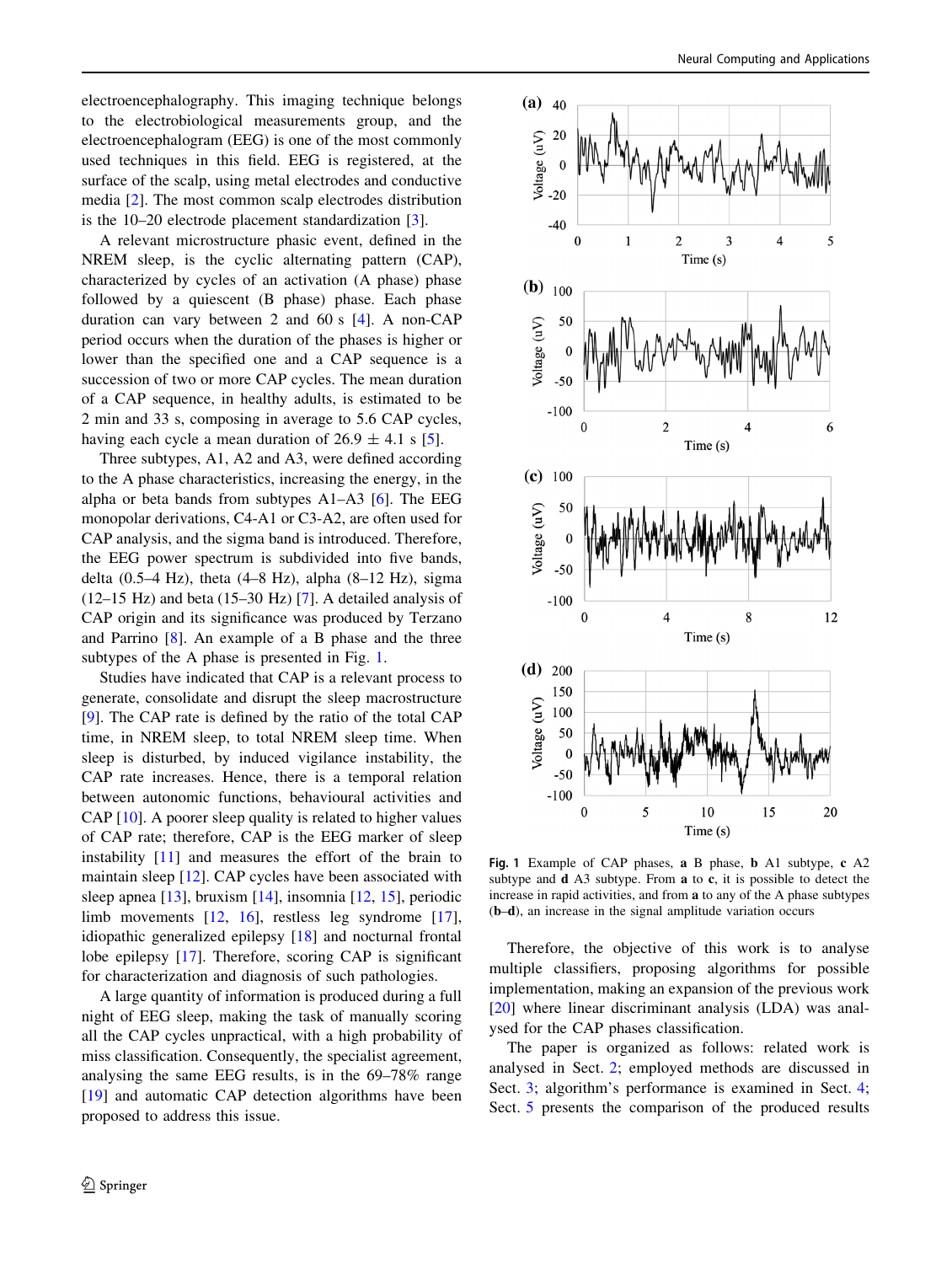<span id="page-2-0"></span>with related work in the state of the art, and the paper conclusion is presented in the final section.

# 2 Related work

Two main approaches for CAP classification were identified through a systematic review. The first consists in directly classifying the CAP cycles using features extracted from EEG. Karimzadeh et al. [\[21](#page-9-0)] have employed this method using multiple entropy features and tested three classifiers, the support vector machine (SVM), the LDA and the k-nearest neighbours (kNN). kNN provided the best results, and the most relevant features were Shannon, Kolmogorov and sample entropies. The alternative approach consists in first generating features from EEG to feed a classifier with the aim of determining the A and B phases. Afterwards, a finite state machine (FSM) classifies the CAP cycles. A commonly employed simplification consists of considering that when an epoch is not an A phase, it will be classified as a B phase (binary classification). The second method was employed in this work since it provides more information, specifically the CAP phases and the CAP cycles, that could be useful for medical diagnosis.

Multiple methods for sleep microstructure analysis, and specifically the A phase classification, are presented in the state of the art. Barcaro et al. [[22\]](#page-9-0) proposed a technique for the quantitative description of sleep microstructure, based on the computation of descriptors that provide a normalized measure of how much the amplitude of the activity in a specific frequency band differs from its background. Navona et al. [[23\]](#page-9-0) and Barcaro et al. [[24\]](#page-9-0) used five frequency band descriptors (one descriptor for each of the EEG bands) and thresholds for classification. A threshold classification was also employed by Mariani et al. [\[25](#page-9-0)], and Hjorth activity was determined to be the best feature. Largo et al. [[26,](#page-9-0) [27\]](#page-9-0) computed the fast discrete wavelet transform and analysed the signal power in each of the five frequency bands. Two moving averages were calculated, and the relation between the averages (named activity index) was used as a measure of the presence of activation phases by comparing with a threshold. The moving averages and the thresholds were defined by a genetic algorithm.

Ferri et al. [\[28](#page-9-0)] presented an algorithm where the user has to choose two threshold values: one for the low-frequency band power (characterizing the A1 and part of A2 phases) and another level for the high-frequency band power (characterizing the A3 and the other part of the A2 phases). A technique based in the similarity analysis of the windowed signal and an A phase windows reference database was presented by Niknazar et al. [[29\]](#page-9-0).

Five band descriptors, Hjorth activity and differential variance were used as features to feed classifiers by Mariani et al. [\[7](#page-9-0), [30 31](#page-9-0), [32\]](#page-9-0). In the first work, the employed classifier was a three-layer neural network (NN), and in the second it was a SVM with Gaussian kernel. In the third work, three LDA classifiers were employed (one for B phase classification, other for A1 phase classification and the last for A2 and A3 phases classification) and the A phase classification was generated by a SVM feed by a combination of the classification vectors. The fourth work analysed four classifiers, specifically, LDA, NN, SVM and adaptive boosting (AdaBoost). The best results were produced by LDA.

Teager energy operator (TEO), a nonlinear energytracking operator viewed as an instantaneous measure of energy, was used in the discrete form by Machado et al. [\[33](#page-9-0)] applying a threshold for classification. LDA, SVM and kNN were tested by Machado et al. [[34\]](#page-9-0) using TEO, macro–microstructure descriptor, Lempel–Ziv complexity, empirical mode decomposition, zero crossing, variance and Shannon entropy as features. It was verified that the highest accuracy was achieved by the SVM.

Temporal (skewness, standard deviation, kurtosis and average A phase duration), energy (total EEG energy and power density in four bands: delta; theta; alpha; beta) and complexity (sample entropy, Lempel–Ziv complexity, Tsallis entropy and fractal dimension) measures were computed by Mendez et al. [[6\]](#page-9-0) to feed a kNN classifier. It was determined that sample entropy, Lempel–Ziv complexity, standard deviation, EEG energy and power in the beta band were the most relevant features. A method was also proposed to discriminate the A phase borders (onset and offset) that was further analysed by Mendez et al. [\[35](#page-10-0)].

The features indicated as the most relevant by the analysed A phase detection proposals were: Hjorth activity; Lempel–Ziv complexity; differential variance; TEO; Shannon entropy; five frequency band descriptors; EEG energy; power in the beta band; empirical mode decomposition. LDA, kNN, SVM and NN were the most significant classifiers. The majority of the analysed papers remove the REM periods from the analysis, leading to an increase in the classifier performance. In this work, all the sleep data of the subjects were kept, making the developed algorithms more suitable for an automatic system implementation.

## 3 Materials and methods

The implemented method for CAP classification first discriminates each epoch as either A or B phase. Afterwards, a FSM analyses the epochs and determines the CAP cycles.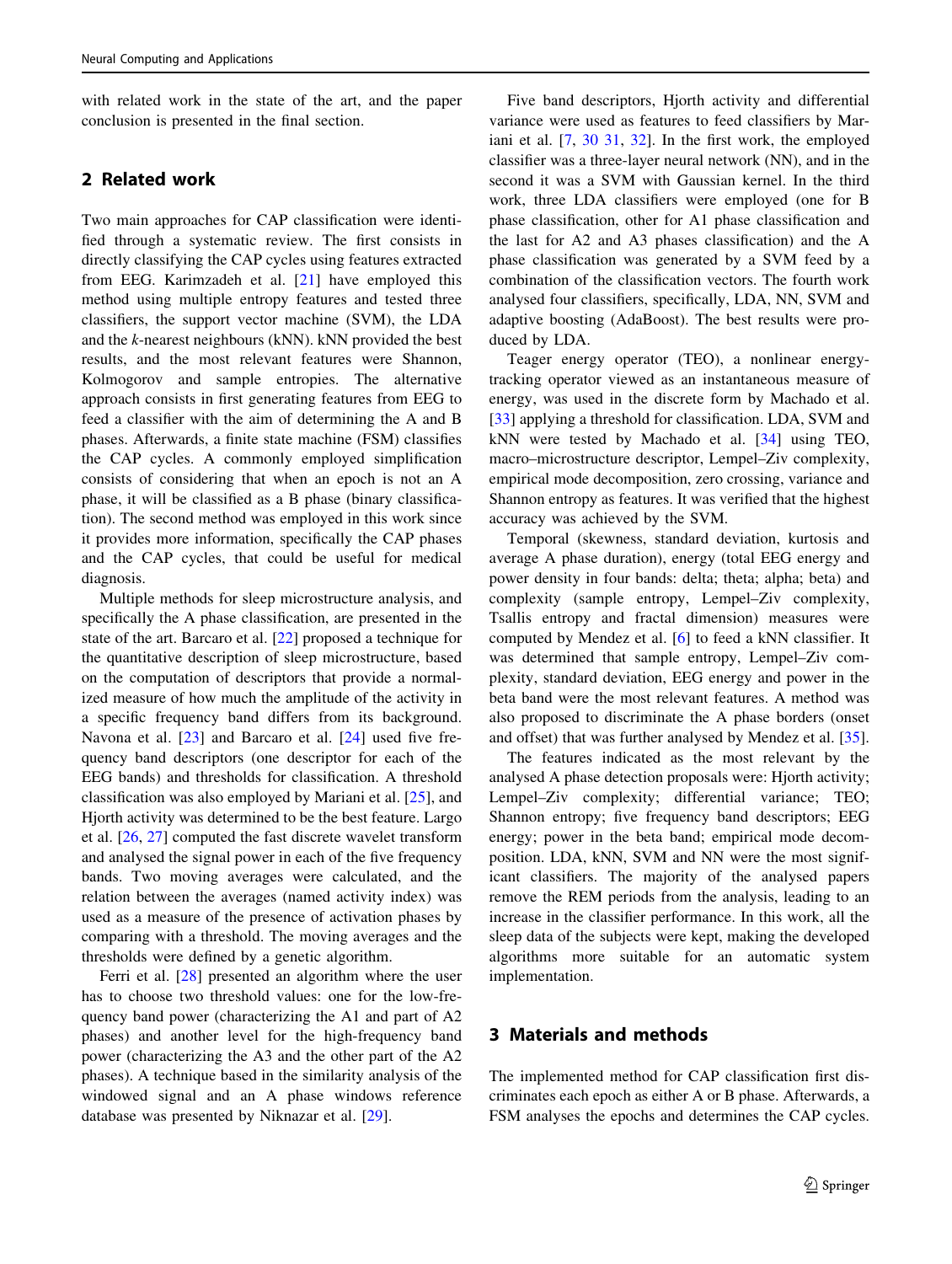<span id="page-3-0"></span>A public database was used for training and testing the classifier and the FSM.

The employed features and the analysed classifiers are a combination of some that were identified in the systematic review and some new proposals.

Two tests were performed for each classifier using data from a database that contains polysomnographic recordings enclosing subjects with and without pathologies. In the first, features were selected by sequential feature selection, using the best features for each classifier. In the second, the features were produced by principal component analysis (PCA), selecting the features independently from the classifier.

## 3.1 Database

The CAP Sleep Database from Physionet was used [\[36](#page-10-0)] to test the algorithms. This database has annotations concerning the microstructure and macrostructure of sleep inserted by a team of trained neurologists of the Ospedale Maggiore of Parma, Italy. EEG was recorded using the 10-20 international system, and the signals from monopolar derivations (C4-A1 or C3-A2) were used.

Recordings from fourteen subjects were selected for this work. Nine of them are free of any neurological disorders, four have sleep-disordered breathing, and one has bruxism. The recording's duration varies between 6 h and 30 min to 9 h and 15 min. Five subjects were females, and nine were males, having an age variation between 23 and 78 years old. The annotations include the A phase description and duration. However, the CAP cycles are not annotated. Hence, these annotations were made for each subject in agreement with Terzano reference atlas [\[36](#page-10-0)].

An average of 50,000 samples was used in each of the employed datasets, consisting of data from three subjects, either for training or for testing. Thus, seven subjects were used for training and the other seven for testing. In each iteration, two datasets were used for training or testing and validation was performed with the left off subject, repeating multiple times with different combinations until all subjects were used at least once for validation.

The programming environment MATLAB (The Mathworks Inc.) was used to produce the analysis, importing the EEG signals.

#### 3.2 Methodology

The employed methodology was based on the processing of the whole EEG signal related to either C4-A1 channel or C3-A2 channel and encompasses the steps: feature extraction; feature selection; classification by a classifier (A and B phases); post-processing; FSM classification (CAP cycles).

#### 3.3 Feature set

A two-second epoch duration was employed since it is the minimum duration of a CAP phase. An individual test of each of the features identified in the systematic review, as the most relevant for A phase detection, was performed.

The five band descriptors, implemented in delta, (0.5–4 Hz), theta (4–8 Hz), alpha (8–12 Hz), sigma (12–15 Hz) and beta (15–30 Hz) bands, achieved good discriminatory capabilities in the A phase analysis. However, the power spectral density (PSD) of each band was chosen since they provided a higher accuracy. The same conclusion was obtained when comparing the autocovariance with differential variance. Log-energy entropy was indicated as a significant feature for EEG analysis by Aydin et al. [[37\]](#page-10-0) and presented a better performance than Hjorth activity, Lempel–Ziv complexity and empirical mode decomposition for A phase detection. Standard deviation and the average power of the time series also exhibit a good correlation with the A phase presence.

Therefore, a group of eleven features, indicated in Table 1, were used in this work, specifically, the standard deviation and the average power in the time series, autocovariance, Shannon and log-energy entropies, PSD in the five frequency bands (delta, theta, alpha, sigma and beta) and TEO. Feature selection was performed using classifier dependent, sequential forward selection and classifier independent, PCA, methods.

### 3.4 Sequential feature selection

Feature selection was performed using the sequential forward selection (SFS) method. The algorithm is initiated with two vectors: the first is empty, and the second has all the features with a random order.

Table 1 Analysed features and the respective identification number

| Feature               | Number |
|-----------------------|--------|
| Average power         | 1      |
| Standard deviation    | 2      |
| Shannon entropy       | 3      |
| Log-energy entropy    | 4      |
| Autocovariance        | 5      |
| <b>TEO</b>            | 6      |
| PSD in the delta band | 7      |
| PSD in the beta band  | 8      |
| PSD in the alpha band | 9      |
| PSD in the sigma band | 10     |
| PSD in the theta band | 11     |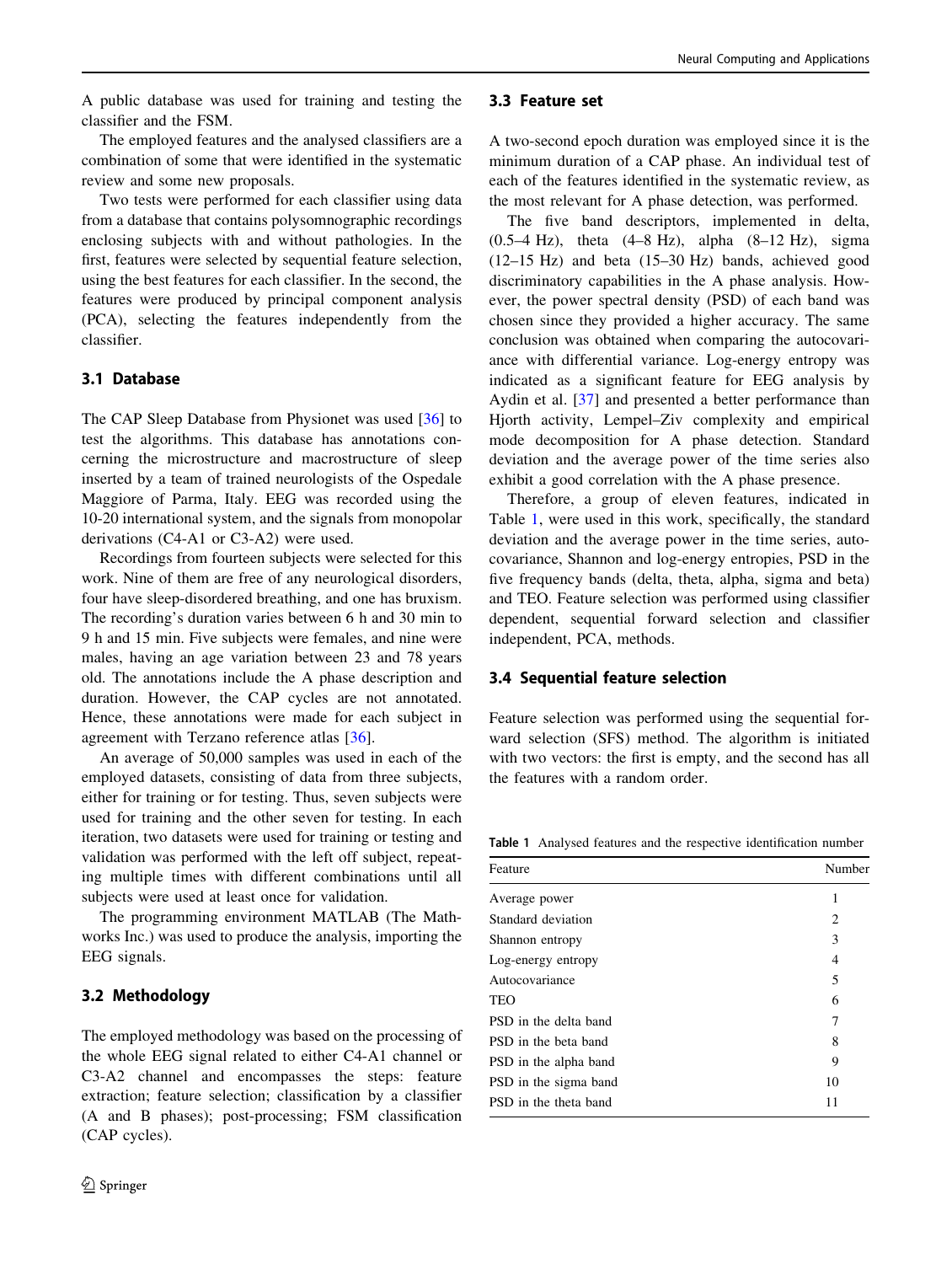<span id="page-4-0"></span>The goal is to produce a feature vector that provides the maximum accuracy (Acc), sensitivity (Sen) and specificity (Spe). Consequently, this is a multi-objective optimization. Therefore, a combined objective (CO) was defined as the sum of accuracy, sensitivity and specificity with equal weight [[38\]](#page-10-0).

In the first iteration, the feature that provided the highest value for the CO was selected as the most relevant and was moved from the second vector to the first vector.

In the next iterations, the algorithm looks for the feature, in vector two, that when combined with the feature in vector one provides the highest value for the CO. The selected feature was moved from the second to the first vector and placed after the first moved feature. This process was repeated until all the features have been moved from the second to the first vector. The result was a vector (the first vector) with all features ordered according to their relevance for the classifier. A feature selection process analyses the result vector and chooses the features that contribute to an increment of the CO. The final feature vector keeps the features that, when combined, provided the maximum achieved value of the CO.

## 3.5 Classifiers

A binary classification was employed in this work since the results of the classifier are either an A phase or not an A phase (considered to be a B phase). In the previous work [\[20](#page-9-0)], LDA was analysed. It is a supervised learning classifier that assumes the data to be produced based on Gaussian distributions [[39\]](#page-10-0).

Nine classifiers were tested in this study with the aim of covering multiple possible solutions, from simple to complex implementations. Two classifiers based in unsupervised learning were selected: the first was the selforganizing map (SOM), a type of NN that analyses topographic relationships of the input data [[40\]](#page-10-0). The second classifier was k-means clustering (kMC) that consists in determining cluster means and then assigning the data points to the clusters [[41\]](#page-10-0). The other seven classifiers, based on supervised learning, were logistic regression (LR), classification tree (CT), ensemble of decision trees (ET), SVM, kNN, feed-forward NN (FFNN) and cascadeforward NN (CFNN).

LR uses the logistic function to predict the output probability given the model parameters. A different approach is followed by CT, dividing the dataset into smaller subsets, and generates an associated decision tree with decision nodes and leaf nodes that produces the classification [[39\]](#page-10-0). An ET was also analysed, consisting of a combination of multiple decision trees (weak learners) to implement a classifier combination strategy [[40\]](#page-10-0).

The kNN algorithm classifies the data by analysing the dominant class among its k-nearest neighbour points in the training set. A more complex approach is employed by SVM, representing the input data in a multidimensional space that is divided by a discriminant hyperplane to identify classes. The FFNN can be seen as series of logistic regression models connected in layers to form a directional network [[39\]](#page-10-0). CFNN is similar to FFNN but has a connection from every previous layer to the next layer.

A cross-validation scheme, where validation was performed with one subject and training or testing with the others, was used for each classifier performance analysis, producing the average Acc, Sen, Spe and area under the curve (AUC). The FSM was then fed with the classifier output to determine the CAP cycles, and the accuracy of the results (CAPacc) was evaluated.

### 3.6 Post-processing and finite state machine

A post-processing procedure was implemented to reduce the CAP phases classification outliers, leading to an improvement in the accuracy of CAP detection.

An epoch was considered as a misclassification if the previous and the next epochs are from the opposite phase. Therefore, if the epoch was classified as an A or B phase, then the epoch label is changed to a B or A phase, respectively.

After the post-processing, a FSM was employed to classify the CAP cycles in agreement with Terzano reference atlas [[36\]](#page-10-0). First, the algorithm verifies whether the A and B phases are valid, using the specifications of minimum (2 s) and maximum (60 s) duration of a phase. Afterwards, the cycles are defined by applying the rule that an A phase needs to separate two consecutive B phases.

### 4 Results

It was verified that the features have different behaviours in each sleep stage and this effect decreases the classifier performance. However, all features react to the occurrence of an A phase in every sleep stage.

The performance of the classifiers was analysed in two tests, with a cross-validation scheme in each test. The features selected by SFS were employed in the first test, and the features produced by PCA were used in the second test.

The SFS results of each classifier are presented in Table [2](#page-5-0). The order of selection is from the most relevant (first feature) to the less relevant (last feature), and the feature number indicates the feature according to Table [1.](#page-3-0) Figure [2](#page-5-0) presents the number of times each feature was selected by the classifiers. It is possible to determine that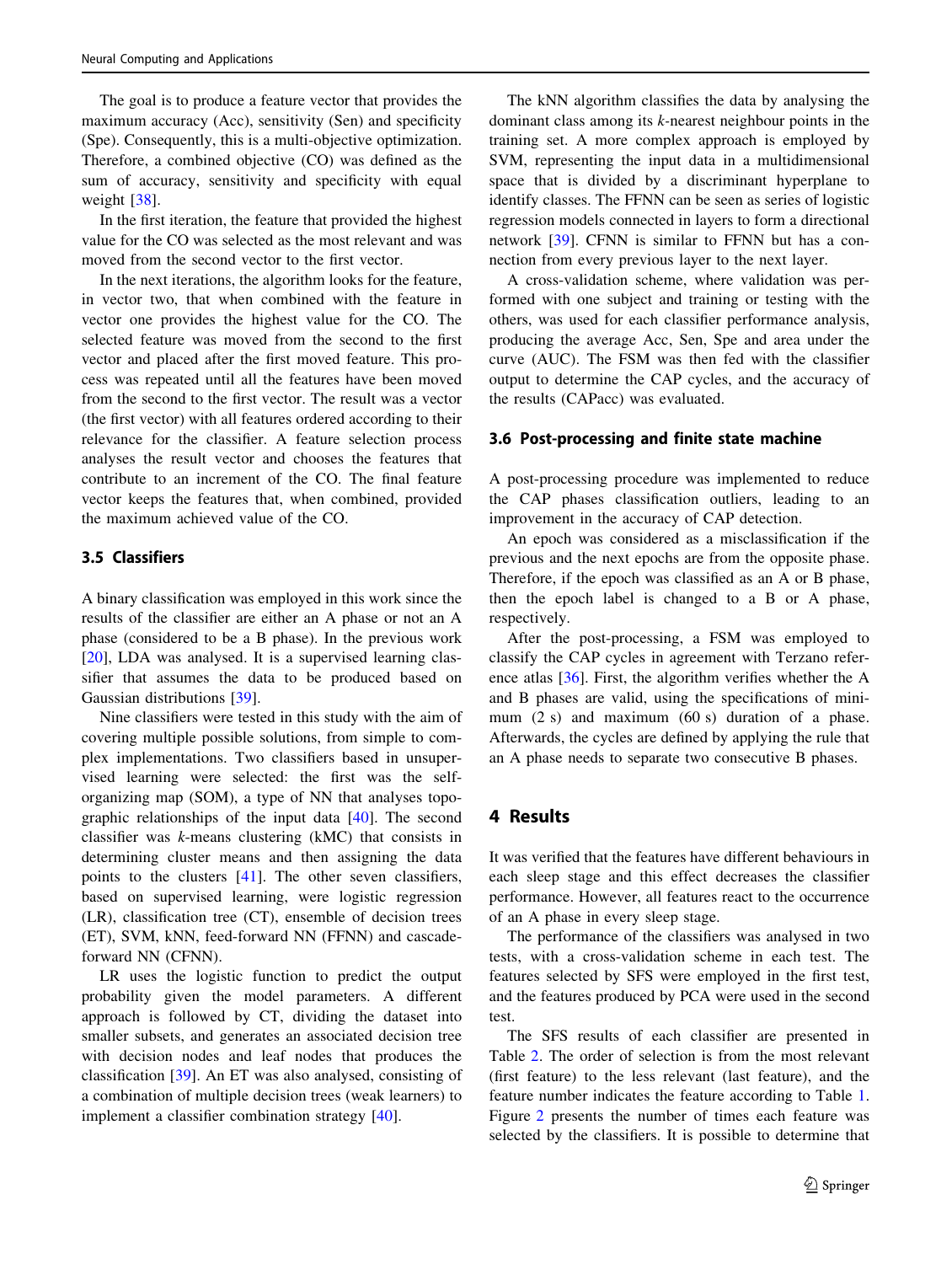<span id="page-5-0"></span>Table 2 SFS result of each classifier, using the feature identification number present in Table [1](#page-3-0)

| Classifier  | SFS order                   |
|-------------|-----------------------------|
| LR          | 8, 1, 9, 6                  |
| <b>CT</b>   | 7, 8, 11, 10, 9, 5, 4, 3    |
| ET          | 9, 7, 11, 10, 4, 8, 6, 5, 3 |
| <b>SVM</b>  | 1, 8, 11, 4, 6, 2, 10, 5    |
| <b>FFNN</b> | 8. 3. 6. 5. 11              |
| <b>CFNN</b> | 8, 3, 6, 9, 11, 5, 10       |
| kMC         | 10, 5, 6, 3, 9, 8, 2        |
| kNN         | 11, 8, 7, 9, 5, 3, 1, 4, 2  |
| <b>SOM</b>  | 10, 1, 8, 6, 11, 5, 2       |



Fig. 2 Number of times the features were selected by each classifier specified by a colour. Features are identified by the identification number present in Table [1](#page-3-0) (colour figure online)

PSD in the beta band is the most relevant feature and PSD in the delta band is the less relevant feature. The first three components of PCA were used in the second test. It was verified that the first component was the most relevant. An example of the variation of this component and the PSD in the beta band (most relevant feature) is presented in Fig. 3 and is possible to assess their correlation with the CAP phases. An A phase is represented by the value 1 and a B phase by the value 0.



Fig. 3 Example of the variation of the most relevant feature (PSD in the beta band) and PCA first component with the CAP phases

The specifications of each classifier were chosen by performing multiple runs with cross-validation, and the parameters that maximized the CO were kept. For the LR, it was verified that using regularization does not increase the classification performance. The selected split predictor algorithm for the CT minimizes the  $p$  value of the Chisquare tests. If the  $p$  value is greater than 0.05, then the algorithm stops splitting nodes. The best minimum parent size was varied between 1 and 10.

Best results were produced for the minimum size of 1. For the ET, the best number of trees was evaluated by consecutive increment, from 3 to 30. It was determined that the highest value for the CO was achieved with 10 trees. Three ensemble-aggregation methods were tested, specifically the AdaBoost, LPBoost and TotalBoost [[42\]](#page-10-0). The best results were produced using TotalBoost. Linear and Gaussian kernel functions were tested for the SVM classifier, with the highest CO value obtained using the linear kernel function with a scale of 2 and a 10% outlier fraction.

The best transfer function for both FFNN and CFNN was the hyperbolic tangent sigmoid, and gradient descent was employed for learning adaptation. The chosen training function was Levenberg–Marquardt backpropagation [\[41](#page-10-0)]. The number of neurons was varied from 20 to 400, in steps of 10 neurons. The best value of neurons for the FFNN was 280, and for CFNN it was 270.

Three kMC distance measures were analysed, specifically, the squared Euclidean, sum of absolute differences and Hamming [\[43](#page-10-0)]. The best results were provided by the squared Euclidean distance. The number of nearest neighbours for the kNN classifier was varied between 1 and 10, with the best result achieved with 4 for the Euclidean distance. The analysed distances were Chebyshev, Euclidean and Hamming [\[39](#page-10-0)]. For SOM, the dimension size was varied from 2 to 10. The best result was achieved using a dimension size of 6.

Table 3 Average results of the implemented classifiers using the features selected by SFS

| Classifier  | Acc $(\%)$ | Sen $(\%)$ | Spe $(\%)$ | AUC  | CAPacc $(\%)$ |
|-------------|------------|------------|------------|------|---------------|
| LR          | 76         | 80         | 75         | 0.77 | 78            |
| CT          | 70         | 58         | 73         | 0.66 | 64            |
| ET          | 70         | 64         | 71         | 0.67 | 70            |
| <b>SVM</b>  | 72         | 80         | 70         | 0.76 | 75            |
| <b>FFNN</b> | 79         | 76         | 80         | 0.78 | 79            |
| <b>CFNN</b> | 76         | 77         | 76         | 0.76 | 77            |
| kMC         | 78         | 67         | 81         | 0.74 | 78            |
| kNN         | 72         | 70         | 72         | 0.71 | 70            |
| <b>SOM</b>  | 67         | 79         | 66         | 0.73 | 68            |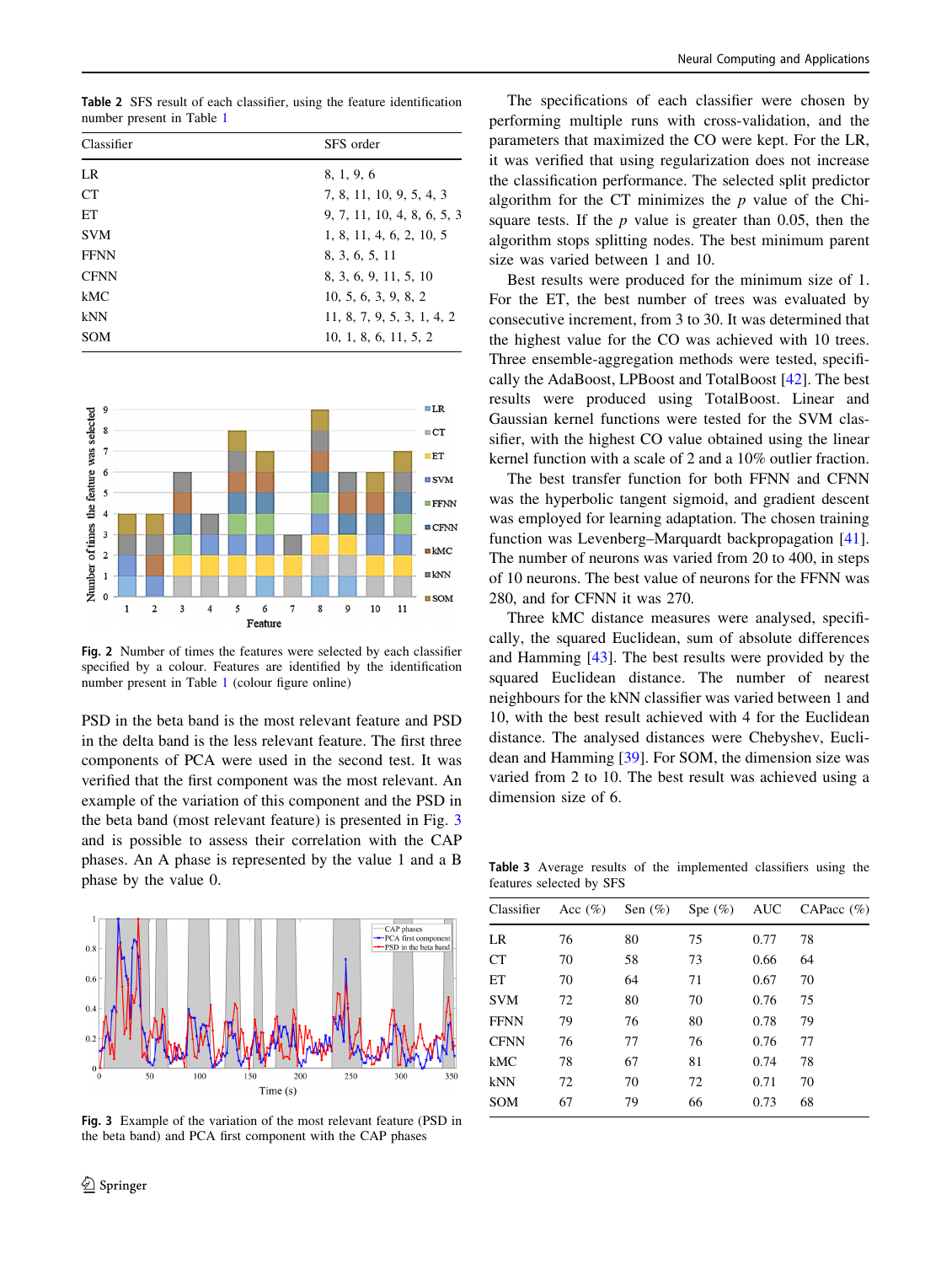Table 4 Average results of the implemented classifiers using the features produced by PCA

| Classifier  | Acc $(\% )$ | Sen $(\%)$ | Spe $(\%)$ AUC |      | CAPacc $(\% )$ |
|-------------|-------------|------------|----------------|------|----------------|
| LR          | 67          | 78         | 65             | 0.71 | 69             |
| <b>CT</b>   | 74          | 51         | 82             | 0.62 | 68             |
| ET          | 74          | 63         | 77             | 0.70 | 76             |
| <b>SVM</b>  | 68          | 84         | 66             | 0.74 | 71             |
| <b>FFNN</b> | 75          | 76         | 75             | 0.75 | 76             |
| <b>CFNN</b> | 74          | 76         | 74             | 0.75 | 76             |
| kMC         | 61          | 62         | 61             | 0.61 | 61             |
| kNN         | 69          | 65         | 70             | 0.67 | 66             |
| <b>SOM</b>  | 22          | 90         | 08             | 0.49 | 60             |

Tables [3](#page-5-0) and 4 present the results of each classifier using the features selected by SFS and the features produced by PCA, respectively. The accuracy of the FSM is also presented. The performance analysis is based in the Acc, Sen, Spe, AUC and CAPacc. Comparing the results of the two tests, it is possible to verify that only the CT and ET achieved better results using PCA.

FFNN with features selected by SFS provided the highest average values for the CO, Acc and AUC. CT with the features produced by PCA attains the highest average Spe but has a poor Sen. The maximum Sen was achieved by SOM, but it has also produced the lowest value for the CO.

It was determined that FFNN is the best classifier to classify the CAP phases and the FSM attains the highest accuracy in the CAP classification (CAPacc) using the results of the FFNN as input. However, LR with features selected by SFS achieved similar results, when comparing with the FFNN, and this algorithm provides a simpler implementation that could be useful in a system with few computational resources.

The variation, around the average value, of Acc, Sen, Spe, AUC and CAPacc (using the results provided by the classifier to feed the FSM), for each classifier using the features selected by SFS, is presented, respectively, in



Fig. 4 Variation in percentage of the Acc of each classifier, using features selected by SFS



Fig. 5 Variation in percentage of the Sen of each classifier, using features selected by SFS



Fig. 6 Variation in percentage of the Spe of each classifier, using features selected by SFS

Figs. 4, 5, 6, 7 and [8](#page-7-0). By analysis of these figures, it is possible to verify that CFNN has the lowest variation in the results, while ET has the highest.

The estimate of which noise level is tolerable for the proposed method that achieved the best results (FFNN with features selected by SFS), classifying the CAP phases, was performed by introducing additive white Gaussian noise (AWGN) to the EEG signal with different levels of signalto-noise ratio (SNR) and using the CO as the reference measurement. The results are presented in Fig. [9,](#page-7-0) and it was verified that below a SNR of 31 dB the performance of the proposed method begins to deteriorate and the lowest admissible SNR was 0.5 dB (CO of 70%).



Fig. 7 Variation in percentage of the AUC of each classifier, using features selected by SFS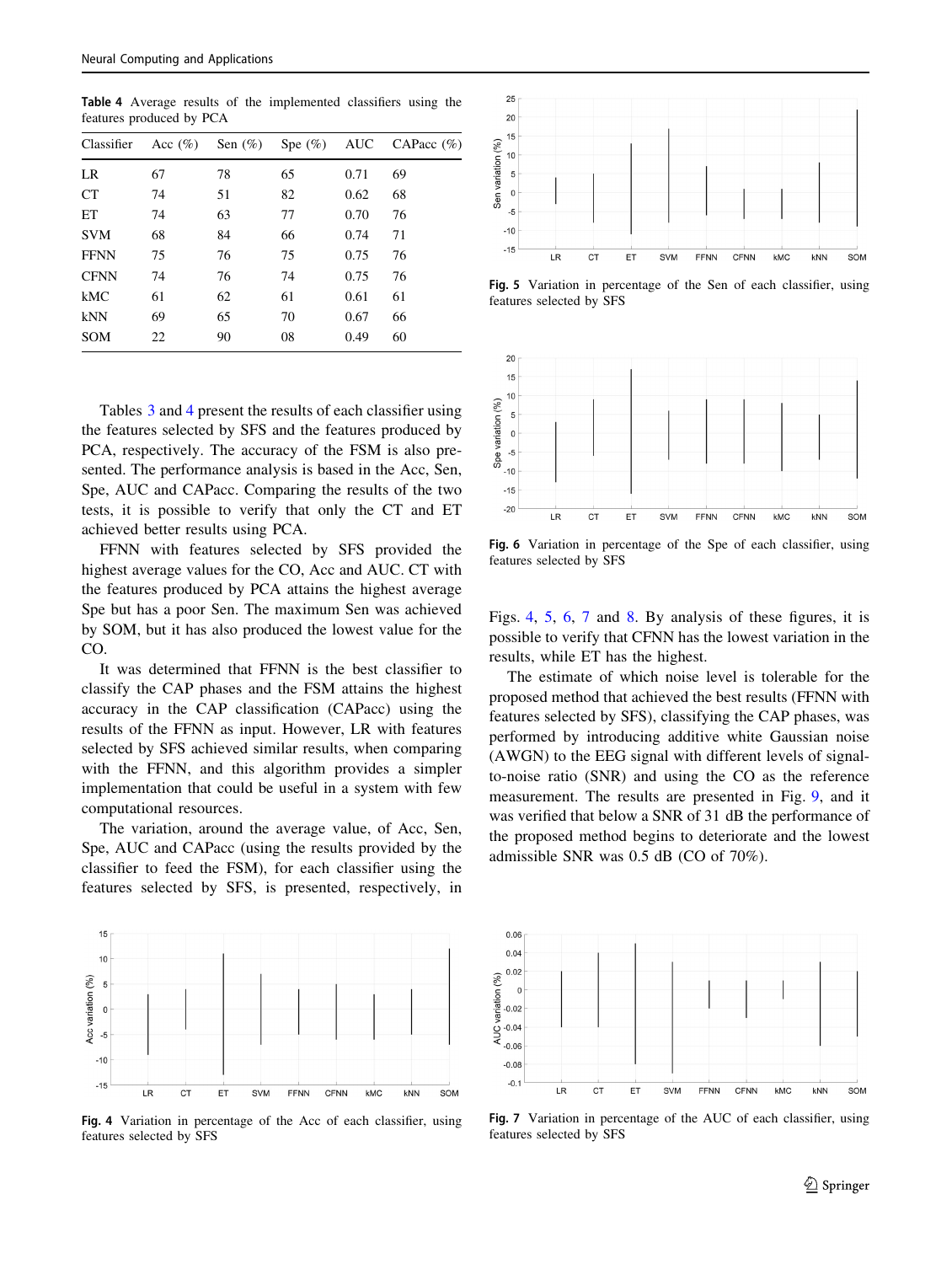<span id="page-7-0"></span>

Fig. 8 Variation in percentage of the CAPacc, using the results provided by each classifier, with features selected by SFS, to feed the FSM



Fig. 9 CO produced by the FFNN with features selected by SFS (method that achieved the best results) in the presence of AWGN, classifying the CAP phases. The noise was introduced in the EEG signal with different levels of SNR

## 5 Discussion

Multiple approaches for A phase detection are presented in the state of the art. Table [5](#page-8-0) summarizes the analysis of the reported results from the articles that have been identified in the review. The average results achieved in this work are also presented to facilitate the comparison. A common approach consists of removing the REM sleep periods, leading to a reduction in the miss classifications and, therefore, an increase in the Acc. From the analysed works in Table [5](#page-8-0) only this work, Machado et al. [\[34](#page-9-0)] and Mendonça et al.  $[20]$  $[20]$  did not follow this approach.

From the group of papers that did not employ a machine learning approach, Barcaro et al. [[24](#page-9-0)] reported the highest Acc using band descriptors. Mariani et al. [\[31](#page-9-0)] achieved the maximum reported Acc and Spe using LDA as classifier. However, the approach also reported the lowest Sen, leading to unbalanced results. Using the same classifier, Mariani et al. [[32](#page-9-0)] achieved the second highest Acc with balanced results in Sen and Spe. Comparing these results with the works that have also used LDA, Machado et al. [\[34](#page-9-0)] and Mendonça et al. [\[20](#page-9-0)], it is possible to verify that a lower performance was achieved possibly due to the effect of not removing the REM sleep periods from the analysis.

Comparing the achieved results, for the kNN and SVM classifiers, with the results reported by Machado et al. [[34\]](#page-9-0) it is possible to verify that a higher ACC was achieved in this work. Making the comparison with Mariani et al. [\[7](#page-9-0), [32](#page-9-0)], for the SVM, it is possible to verify that in this work a lower Acc and Spe were achieved, but the Sen is higher. These results could be due to the typical unbalanced data in a normal subject, having much more B phases than A phases, implying that an increase in Spe has a greater impact in the Acc than an increase in Sen. The other relevant aspect is the removal of the REM sleep periods from the analysis that also leads to an increase in the Acc. The same analysis is valid for the comparison of the achieved results with the FFNN and the NN employed by Mariani et al. [\[30](#page-9-0), [32](#page-9-0)].

Table [6](#page-8-0) presents the analysis for CAP classification. It is possible to verify that the results reported by Karimzadeh et al. [\[21](#page-9-0)] are similar to the results achieved in this work for the methods that employ either the LR, FFNN and kMC classifiers or the FSM. However, the proposed implementation in this work is based in features that are obtained more easily.

The higher CAPacc achieved by Karimzadeh et al. [[21\]](#page-9-0) could be due to the removal of the REM periods. Mendonça et al.  $[20]$  $[20]$  employed the method of first discriminate the CAP phases, with an LDA classifier, and afterwards use a FSM to determine the CAP cycles. Therefore, it is possible to make a direct comparison with this work. Classifying the CAP phases with SVM provides the same accuracy as reported by Mendonça et al.  $[20]$  $[20]$ . However, better results are produced using the LR, FFNN, CFNN and kMC classifiers.

## 6 Conclusions

The goal of this work was to develop algorithms capable of detecting the CAP phases, using a classifier to determine the A and B phases, and the CAP cycles, by employing a FSM. A review was made to assess the most relevant features and classifiers to be analysed in the work. Each classifier was tested with features selected by SFS and PCA. The best results were produced using the FFNN with features selected by SFS. It was verified that the developed algorithms have a comparable performance with the algorithms in the state of the art for the detection of the CAP phases, without the need to remove the REM sleep periods, providing a simpler approach for an automatic system implementation.

According to Rosa et al. [[19](#page-9-0)], the specialist agreement, analysing the same EEG results, is in the 69–78% range. Therefore, the attained results with the LR, FFNN, CFNN and kMC classifiers are above the average specialist agreement, indicating that the presented algorithms could be useful for medical diagnosis.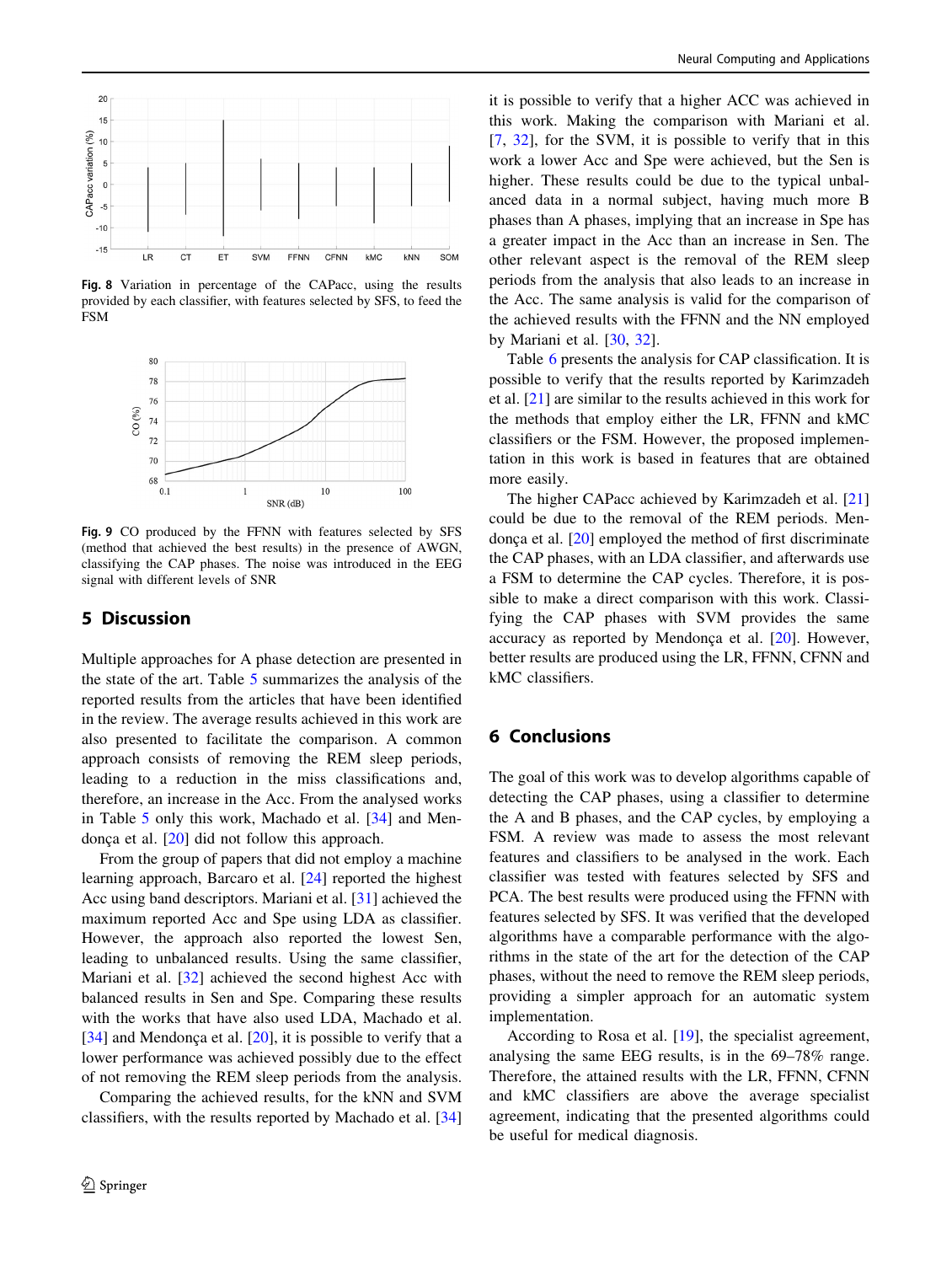<span id="page-8-0"></span>Table 5 Comparative analysis of the CAP phases classification proposals in the state of the art and the presented methods

| Paper                | Method                  | Acc $(\%)$ | Sen $(\%)$ | Spe $(\%)$ |
|----------------------|-------------------------|------------|------------|------------|
| Navona et al. [23]   | Band descriptors        | 77         | 84         | 90         |
| Barcaro et al. [24]  | <b>Band descriptors</b> | 84         |            | -          |
| Mariani et al. [30]  | NN                      | 82         | 76         | 83         |
| Mariani et al. [7]   | <b>SVM</b>              | 84         | 74         | 86         |
| Mariani et al. [25]  | Band descriptors        | 69         | 59         | 71         |
|                      | Differential variance   | 72         | 55         | 76         |
|                      | Hjorth activity         | 72         | 70         | 72         |
| Mariani et al. [32]  | AdaBoost                | 79         | 69         | 79         |
|                      | <b>LDA</b>              | 85         | 73         | 87         |
|                      | <b>NN</b>               | 82         | 73         | 82         |
|                      | <b>SVM</b>              | 82         | 70         | 84         |
| Mariani et al. [31]  | <b>LDA</b>              | 86         | 67         | 90         |
| Niknazar et al. [29] | Similarity analysis     | 81         | 76         | 81         |
| Machado et al. [34]  | kNN                     | 70         |            |            |
|                      | <b>LDA</b>              | 68         |            |            |
|                      | <b>SVM</b>              | 71         |            | -          |
| Mendonça et al. [20] | <b>LDA</b>              | 75         | 78         | 74         |
| This work            | LR                      | 76         | 80         | 75         |
|                      | <b>CT</b>               | 70         | 58         | 73         |
|                      | ET                      | 70         | 64         | 71         |
|                      | <b>SVM</b>              | 72         | 80         | 70         |
|                      | <b>FFNN</b>             | 79         | 76         | 80         |
|                      | <b>CFNN</b>             | 76         | 77         | 76         |
|                      | kMC                     | 78         | 67         | 81         |
|                      | kNN                     | 72         | 70         | 72         |
|                      | SOM                     | 67         | 79         | 66         |

Table 6 Comparative analysis of the CAP classification proposals in the state of the art and the presented methods

| Paper                  | Method       | CAPacc $(\%)$ |
|------------------------|--------------|---------------|
| Karimzadeh et al. [21] | kNN          | 79            |
|                        | LDA          | 79            |
|                        | SVM          | 82            |
| Mendonça et al. $[20]$ | LDA and FSM  | 75            |
| This work              | LR and FSM   | 78            |
|                        | CT and FSM   | 64            |
|                        | ET and FSM   | 70            |
|                        | SVM and FSM  | 75            |
|                        | FFNN and FSM | 79            |
|                        | CFNN and FSM | 77            |
|                        | kMC and FSM  | 78            |
|                        | kNN and FSM  | 70            |
|                        | SOM and FSM  | 68            |

The main limitation of this study is related to the unknown effect that EEG signals provided by subjects with sleep pathologies that were not considered in this study database, such as insomnia, narcolepsy, periodic leg movements, nocturnal frontal lobe epilepsy and REM behaviour disorder, which would produce in the developed methods. Such analysis is the subject of the future work.

A bigger dataset could be a good option to carry out a clinical validation of the method. Regarding physical implementation, either a computer or a dedicated hardware, such as a digital signal processor, is needed to run the algorithm and sensors to produce the EEG signal from either C4-A1 channel or C3-A2 channel.

Acknowledgements The authors acknowledge the Portuguese Foundation for Science and Technology for their support through Projeto Estratégico LA 9-UID/EEA/50009/2013 and also the ARDITI-Agência Regional para o Desenvolvimento da Investigação, Tecnologia e Inovação under the scope of the Project M1420-09-5369-FSE-000001—Ph.D. Studentship.

#### Compliance with ethical standards

Conflict of interest All authors declare that they do not have conflict of interest.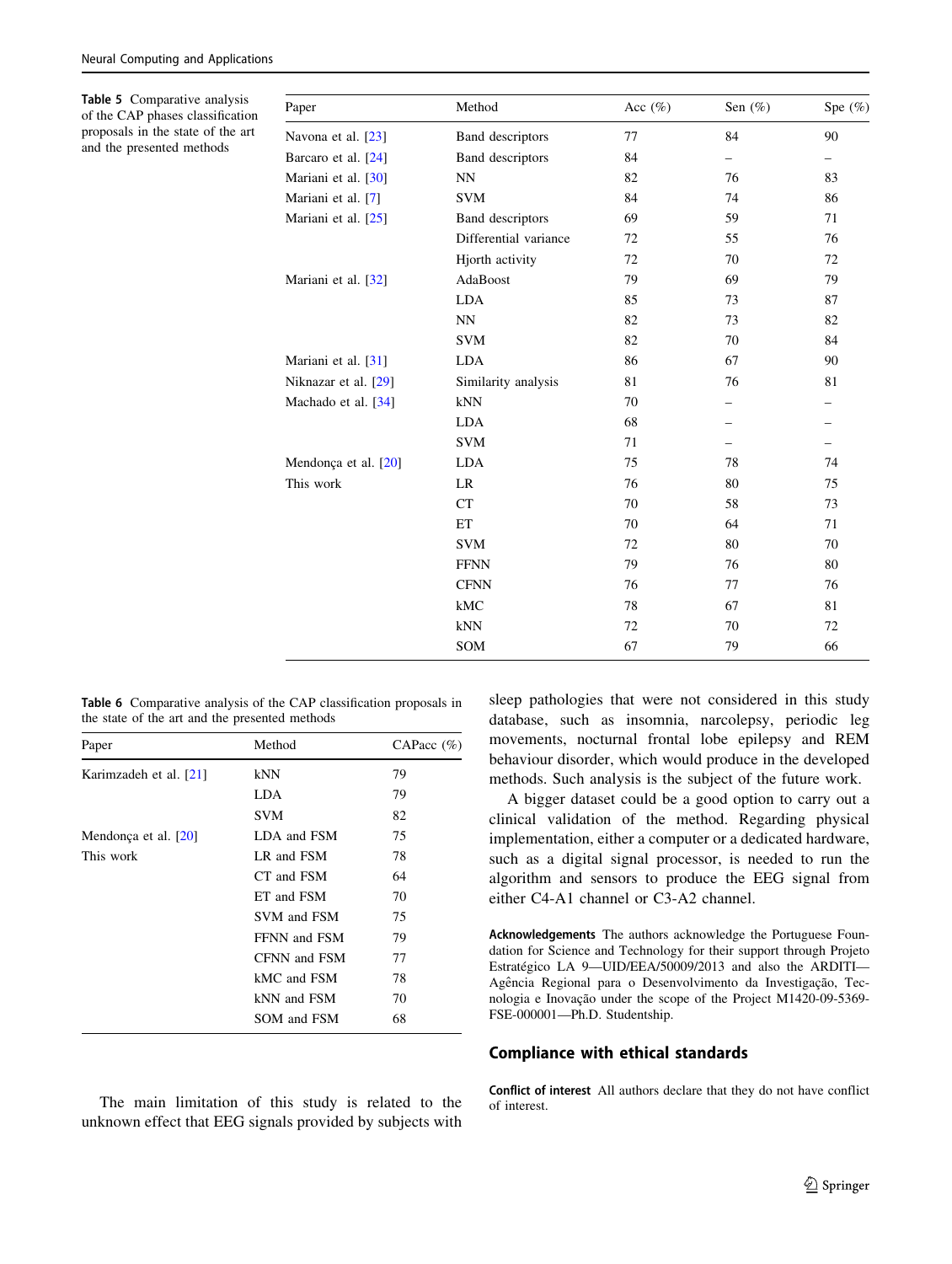## <span id="page-9-0"></span>References

- 1. Iber C, Ancoli-Israel S, Chesson A, Quan S (2007) The AASM manual for the scoring of sleep and associated events: rules, terminology and technical specifications. American Academy of Sleep Medicine, Westchester
- 2. Schomer D, Silva F (2010) Electroencephalography: basic principles, clinical applications and related fields. Lippincott Williams and Wilkins, Philadelphia
- 3. Teplan M (2002) Fundamentals of EEG measurement. Meas Sci Revew 2(2):1–11
- 4. Chokroverty S (2009) Sleep disorders medicine: basic science, technical considerations, and clinical aspects. Saunders, Philadelphia
- 5. Smerieri A, Parrino L, Agosti M, Ferri R, Terzano M (2007) Cyclic alternating pattern sequences and non-cyclic alternating pattern periods in human sleep. Clin Neurophysiol 118(10):2305–2313
- 6. Mendez M, Alba A, Chouvarda I, Milioli G, Grassi A, Terzano M, Parrino L (2014) On separability of A-phases during the cyclic alternating pattern. In: Proceedings of the 36th annual international conference of the IEEE engineering in medicine and biology society. IEEE, pp 2253–2256
- 7. Mariani S, Grassi A, Mendez M, Parrino L, Terzano M, Bianchi A (2011) Automatic detection of CAP on central and frontocentral EEG leads via support vector machines. In: Proceedings of the 33rd annual international conference of the IEEE engineering in medicine and biology society. IEEE, pp 1491–1494
- 8. Terzano M, Parrino L (2000) Origin and significance of the cyclic alternating pattern (CAP). Sleep Med Rev 4(1):101–123
- 9. Halász P, Terzano M, Parrino L, Bódizs R (2004) The nature of arousal in sleep. J Sleep Res 13(1):1–23
- 10. Parrino L, Milioli G, Melpignano A (2016) The cyclic alternating pattern and the brain-body-coupling during sleep. Epileptologie 33:150–160
- 11. Parrino L, Ferri R, Bruni O, Terzano M (2012) Cyclic alternating pattern (CAP): the marker of sleep instability. Sleep Med Rev 16(1):27–45
- 12. Terzano M, Parrino L (1993) Clinical applications of cyclic alternating pattern. Physiol Behav 54(4):807–883
- 13. Terzano M, Parrino L, Boselli M, Spaggiari M, Giovanni G (1996) Polysomnographic analysis of arousal responses in obstructive sleep apnea syndrome by means of the cyclic alternating pattern. J Clin Neurophysiol 13(2):145–155
- 14. Kato T, Montplaisir J, Guitard F, Sessle B, Lund J, Lavigne G (2003) Evidence that experimentally induced sleep bruxism is a consequence of transient arousal. J Dent Res 82(4):284–288
- 15. Parrino L, Ferrillo F, Smerieri A, Spaggiari M, Palomba V, Rossi M, Terzano M (2004) Is insomnia a neurophysiological disorder? The role of sleep EEG microstructure. Brain Res Bull 63(5):377–383
- 16. Parrino L, Boselli M, Buccino G, Spaggiari M, Giovanni G, Terzano M (1996) The cyclic alternating pattern plays a gatecontrol on periodic limb movements during non-rapid eye movement sleep. J Clin Neurophysiol 13(4):314–323
- 17. Terzano M, Parrino L, Spaggiari M, Palomba V, Rossi M, Smerieri A (2003) CAP variables and arousals as sleep electroencephalogram markers for primary insomnia. Clin Neurophysiol 114(9):1715–1723
- 18. Halász P, Terzano M, Parrino L (2002) Spike-wave discharge and the microstructure of sleep-wake continuum in idiopathic generalised epilepsy. Clin Neurophysiol 32(1):38–53
- 19. Rosa A, Alves G, Brito M, Lopes M, Tufik S (2006) Visual and automatic cyclic alternating pattern (CAP) scoring. Arq Neuropsiquiatr 64(3):578–581
- 20. Mendonça F, Fred A, Mostafa S, Morgado-Dias F, Ravelo-Gracía A (2018) Automatic detection of a phases for CAP classification. In: Proceedings of the 7th international conference on pattern recognition application and methods, SCITEPRESS, pp 394–400
- 21. Karimzadeh F, Seraj E, Boostani R, Torabi-Nami M (2015) Presenting efficient features for automatic CAP detection in sleep EEG signals. In: Proceedings of the 38th international conference on telecommunications and signal processing. IEEE, pp 448–452
- 22. Barcaro U, Navona C, Belloli S, Bonanni E, Gneri C, Murri L (1998) A simple method for the quantitative description of sleep microstructure. Electroencephalogr Clin Neurophysiol 106(5):429–432
- 23. Navona C, Barcaro U, Bonanni E, Martino F, Maestri M, Murri L (2002) An automatic method for the recognition and classification of the A-phases of the cyclic alternating pattern. Clin Neurophysiol 113(11):1826–1831
- 24. Barcaro U, Bonanni E, Maestri M, Murri L, Parrino L, Terzano M (2004) A general automatic method for the analysis of NREM sleep microstructure. Sleep Med 5(6):567–576
- 25. Mariani S, Manfredini E, Rosso V, Mendez M, Bianchi A, Matteucci M, Terzano M, Cerutti S, Parrino L (2011) Characterization of A phases during the cyclic alternating pattern of sleep. Clin Neurophysiol 122(10):2016–2024
- 26. Largo R, Munteanu C, Rosa A (2005) Wavelet based CAP detector with GA tuning. In: Proceedings of the 6th World Scientific and Engineering Academy and Society international conference on evolutionary computing, WSEAS, pp 10–14
- 27. Largo R, Munteanu C, Rosa A (2005) CAP event detection by wavelets and GA tuning. In: Proceedings of the 2005 IEEE international workshop on intelligent signal processing. IEEE, pp 44–48
- 28. Ferri R, Bruni O, Miano S, Smerieri A, Spruyt K, Terzano M (2005) Inter-rater reliability of sleep cyclic alternating pattern (CAP) scoring and validation of a new computer-assisted CAP scoring method. Clin Neurophysiol 116(3):696–707
- 29. Niknazar H, Seifpour S, Mikaili M, Nasrabadi A, Banaraki A (2015) A novel method to detect the A phases of cyclic alternating pattern (CAP) using similarity index. In: Proceedings of the 23rd Iranian conference on electrical engineering. IEEE, pp 67–71
- 30. Mariani S, Bianchi A, Manfredini E, Rosso V, Mendez M, Parrino L, Matteucci M, Grassi A, Cerutti S, Terzano M (2010) Automatic detection of A phases of the cyclic alternating pattern during sleep. In: Proceedings of the 32nd annual international conference of the IEEE engineering in medicine and biology society. IEEE, pp 5085–5088
- 31. Mariani S, Grassi A, Mendez M, Milioli G, Parrino L, Terzano M, Bianchi A (2013) EEG segmentation for improving automatic CAP detection. Clin Neurophysiol 124(9):1815–1823
- 32. Mariani S, Manfredini E, Rosso V, Grassi A, Mendez M, Alba A, Matteucci M, Parrino L, Terzano M, Cerutti S, Bianchi A (2012) Efficient automatic classifiers for the detection of A phases of the cyclic alternating pattern in sleep. Med Biol Eng Comput 50(4):359–372
- 33. Machado F, Sales F, Bento C, Dourado A, Teixeira C (2015) Automatic identification of cyclic alternating pattern (CAP) sequences based on the Teager Energy Operator. In: Proceedings of the 2015 37th annual international conference of the IEEE engineering in medicine and biology society. IEEE, pp 5420–5423
- 34. Machado F, Teixeira C, Santos C, Bento C, Sales F, Dourado A (2016) A-phases subtype detection using different classification methods. In: Proceedings of the IEEE 38th annual international conference of the engineering in medicine and biology society. IEEE, pp 1026–1029